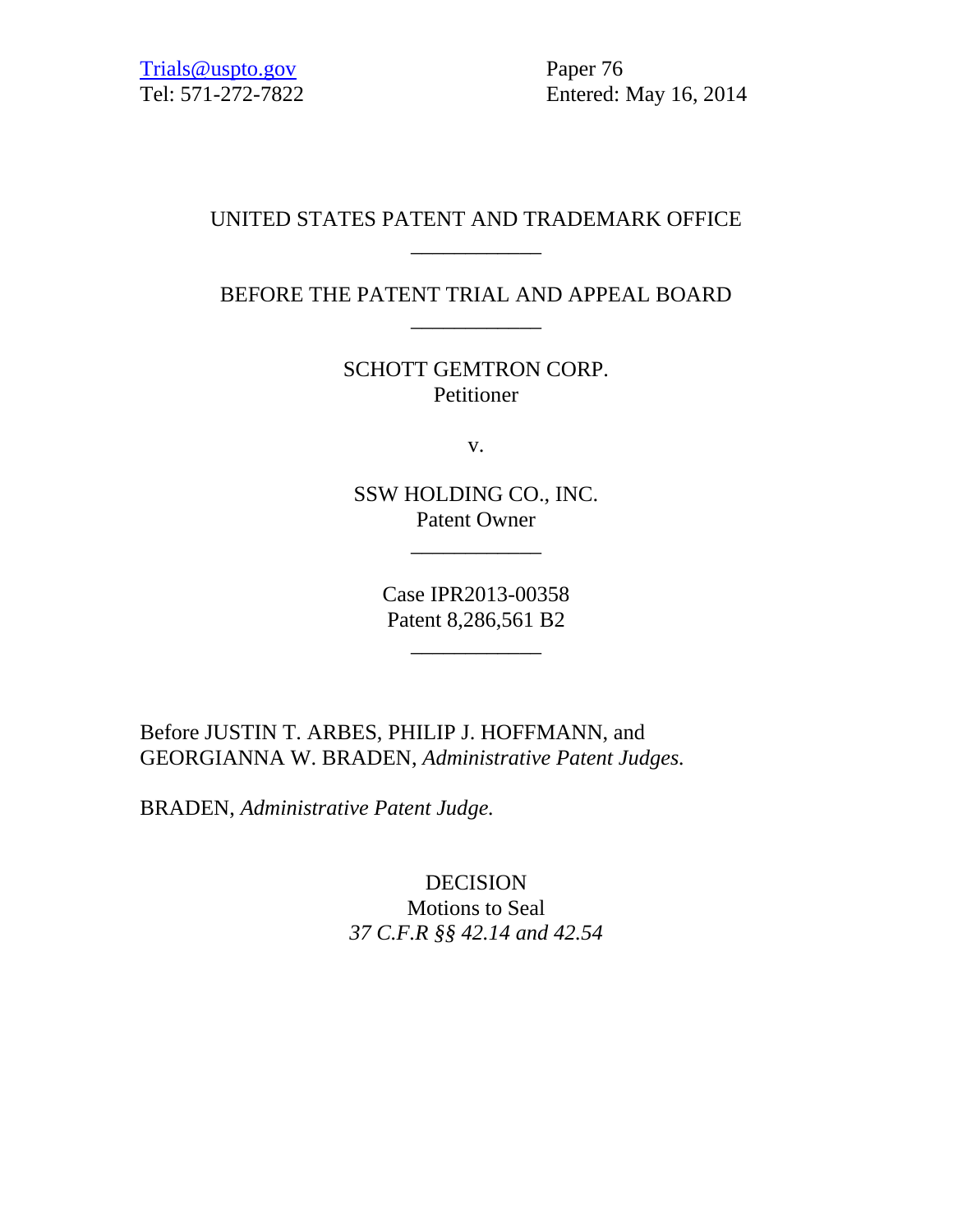#### INTRODUCTION

Patent Owner filed a Motion to Seal (Paper 67) that seeks to seal the deposition transcripts of John P. Driver (Exhibit 2062) and Bradley M. Nall (Exhibit 2063). Petitioner filed an Opposition to Patent Owner's Motion to Seal (Paper 73). Each party submitted proposed protective orders that are different from the Board's default protective order. *See* Exhibits 2064, 2065 (redline version), 1023, 1024 (redline version). Patent Owner added provisions to the Board's default protective order defining a "highly confidential" information designation, what constitutes proper treatment of "highly confidential" information, and who may receive "highly confidential" information. Paper 67 at 7; Exhibit 2064 ¶¶ 2, 5(A), 5(B). Petitioner agreed to Patent Owner's proposed protective order with two tiers of confidential information, but added a provision for challenging confidentiality designations. Paper 73 at  $11-12$ ; Exhibit 1024 ¶ 8. Based on the parties' representations, we find a two-tiered protective order with a mechanism for challenging confidentiality designations to be appropriate for the present case. We enter the protective order submitted as Exhibit 2064. As a consequence, the protective order at Exhibit 2064 governs the treatment and filing of confidential information in this proceeding. For reasons

2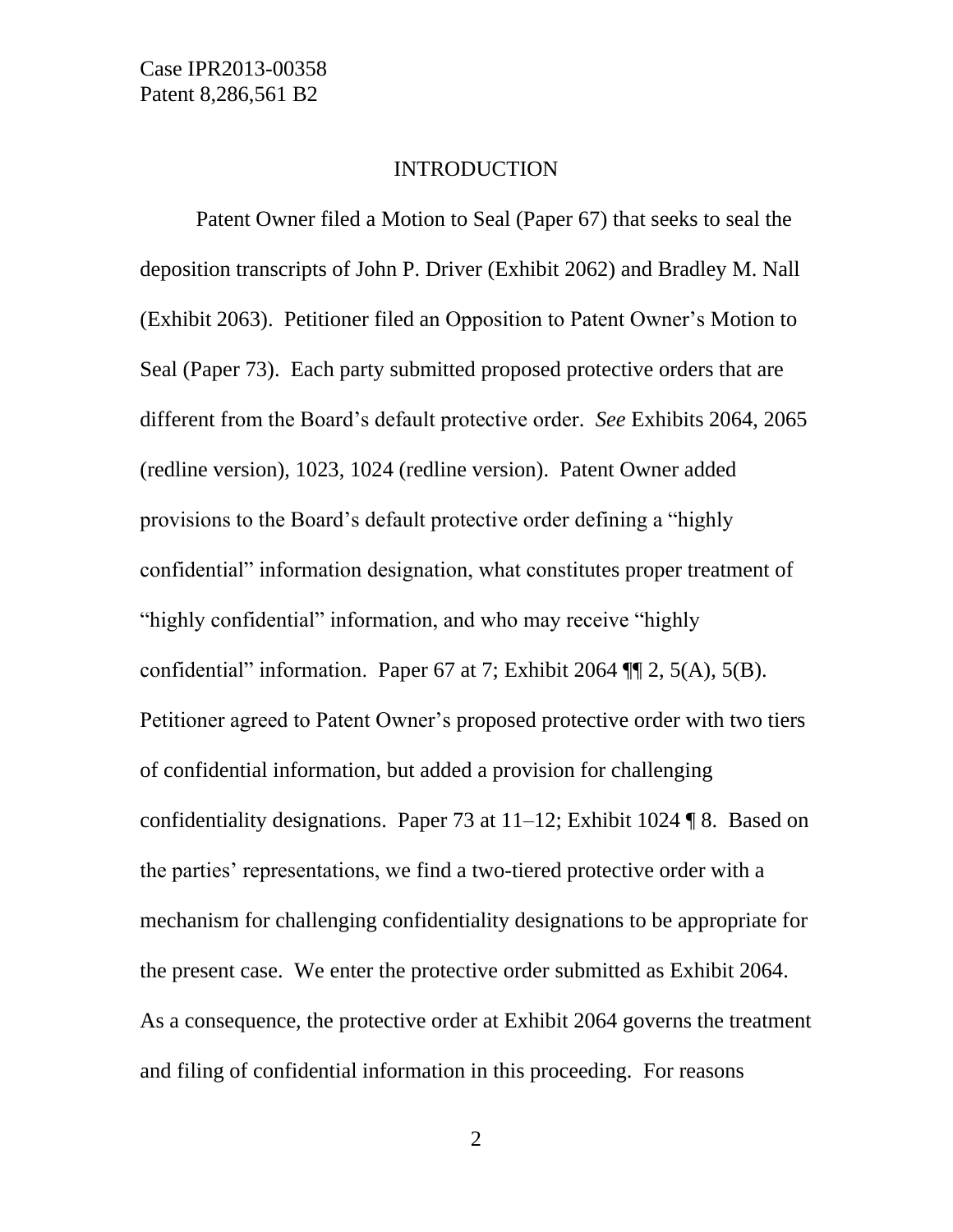discussed below, Patent Owner's Motion to Seal (Paper 67) is *conditionally* granted.

#### **DISCUSSION**

There is a strong public policy in favor of making information filed in an *inter partes* review open to the public, especially because the proceeding determines the patentability of claims in an issued patent and, therefore, affects the rights of the public. Under  $35 \text{ U.S.C.} \$   $316(a)(1)$  and  $37 \text{ C.F.R.}$ § 42.14, the default rule is that all papers filed in an *inter partes* review are open and available for access by the public; a party, however, may file a concurrent motion to seal and the information at issue is sealed pending the outcome of the motion. It is, however, only "confidential information" that is protected from disclosure. 35 U.S.C. § 316(a)(7). In that regard, the Office Patent Trial Practice Guide, 77 Fed. Reg. 48,756, 48,760

(Aug. 14, 2012) provides:

. . .

The rules aim to strike a balance between the public's interest in maintaining a complete and understandable file history and the parties' interest in protecting truly sensitive information.

*Confidential Information*: The rules identify confidential information in a manner consistent with Federal Rule of Civil Procedure  $26(c)(1)(G)$ , which provides for protective orders for trade secret or other confidential research, development, or commercial information. § 42.54.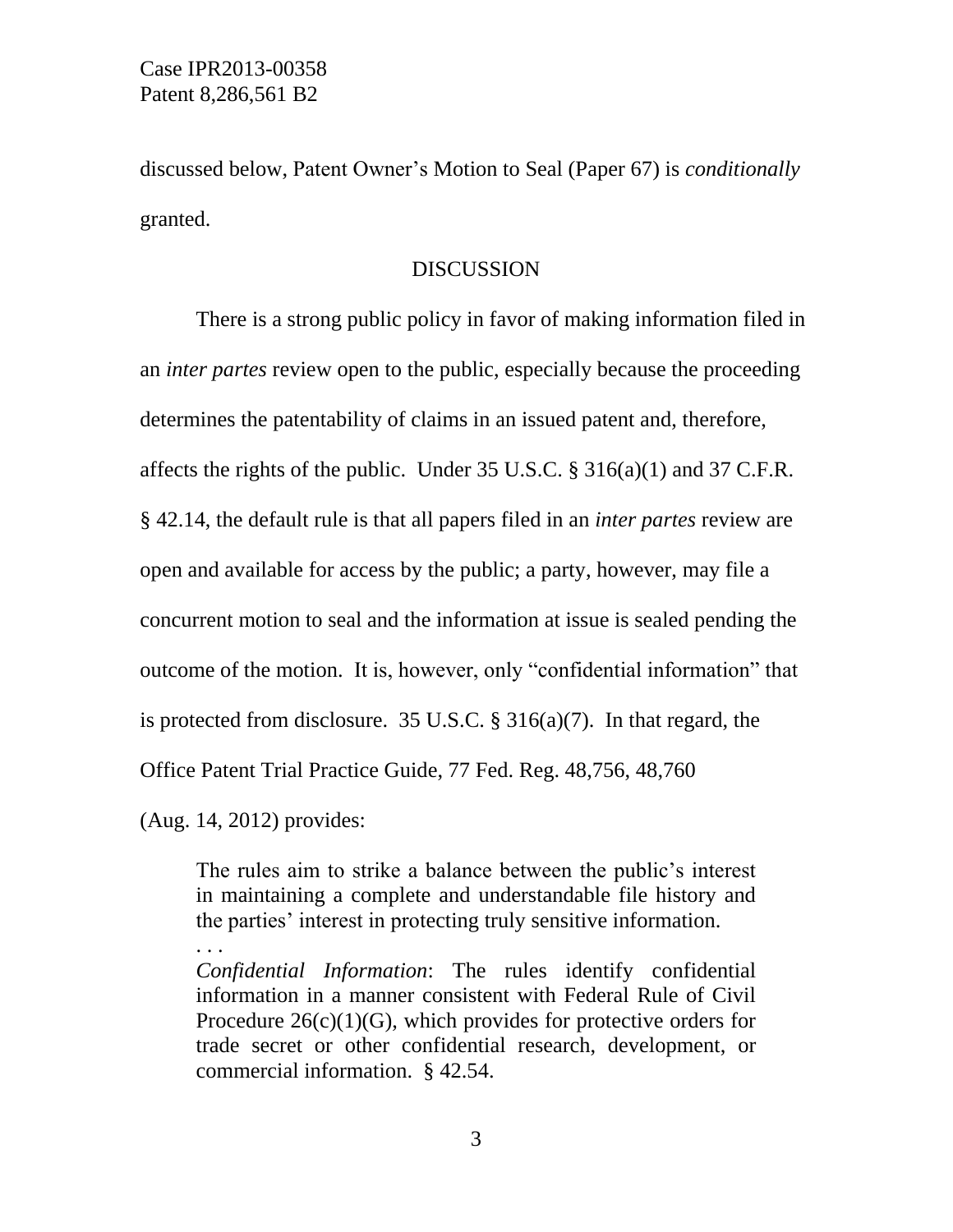l

The standard for granting a motion to seal is "for good cause." 37 C.F.R. § 42.54(a). In Patent Owner's Motion to Seal (Paper 67), Patent Owner bears the burden of proof in showing entitlement to the requested relief. 37 C.F.R. § 42.20(c). The Board needs to know why the information sought to be sealed constitutes confidential information.

In Patent Owner's Motion to Seal (Paper 67), Patent Owner moves to seal Exhibits 2062 and 2063, because each exhibit "contain[s] information that can be categorized as either (1) confidential customer names, (2) confidential Patent Owner trade secrets, or (3) other confidential commercial information." Paper 67 at 9. Patent Owner has submitted redacted versions of each exhibit that are the subject of Patent Owner's Motion to Seal (Paper 67), and the redacted versions of the exhibits are publically available.<sup>1</sup>

As discussed previously, there is a strong public policy for making all information filed in an *inter partes* review open to the public. However, upon review of the documents and considering the narrowly redacted

<sup>&</sup>lt;sup>1</sup> The redacted versions of Exhibits 2062 and 2063 also are numbered as Exhibits 2062 and 2063. The redacted versions will be renumbered as Exhibits 2066 and 2067. In the future, exhibits submitted by the parties shall be "uniquely numbered sequentially" in the appropriate range. *See* 37 C.F.R. § 42.63(c).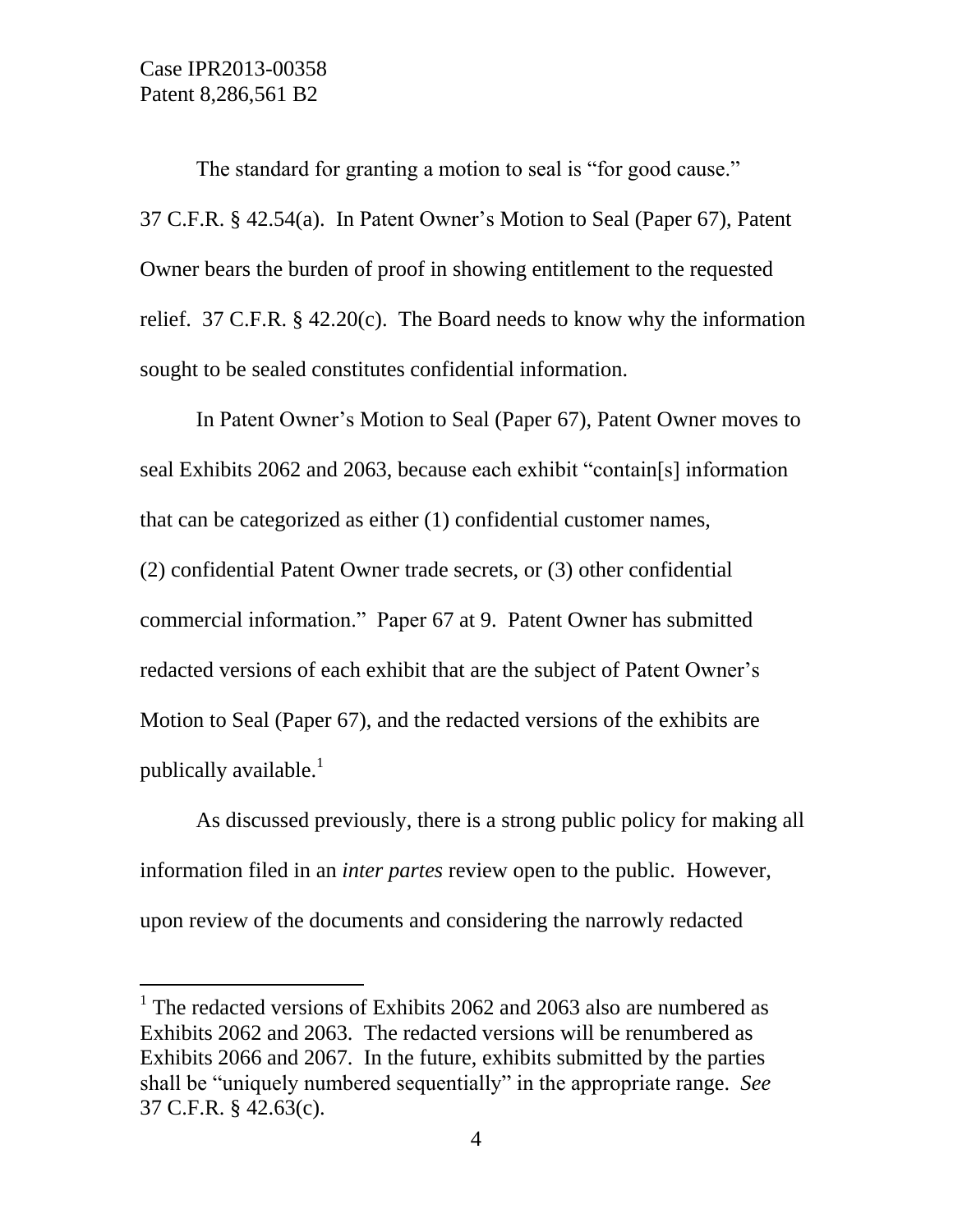### Case IPR2013-00358 Patent 8,286,561 B2

testimony and stated confidentiality of the testimony by Patent Owner, rather than denying the Motion to Seal, which would make the exhibits immediately publicly accessible, the Board *conditionally* grants Patent Owner's Motion to Seal Exhibits 2062 and 2063 (Paper 67) for the duration of this proceeding. If the Board's final written decision substantively relies on any information in a sealed exhibit, that exhibit will be unsealed by an Order of the Board; and if any sealed exhibit contains no information substantively relied on by the Board in the final written decision, then that exhibit may be expunged from the record by an Order of the Board.

Finally, we are not persuaded that Petitioner's addition to Patent Owner's proposed protective order (Exhibit 1024 ¶ 8) is appropriate under the circumstances, as it would apply automatically a "proposed new designation" to a document after a certain time period without Board notification or approval. If a party believes that a document produced by the opposing party is incorrectly designated, it shall notify and confer with the opposing party in a good faith attempt to resolve the issue, and, if the issue cannot be resolved, the party may request a conference call with the Board.

5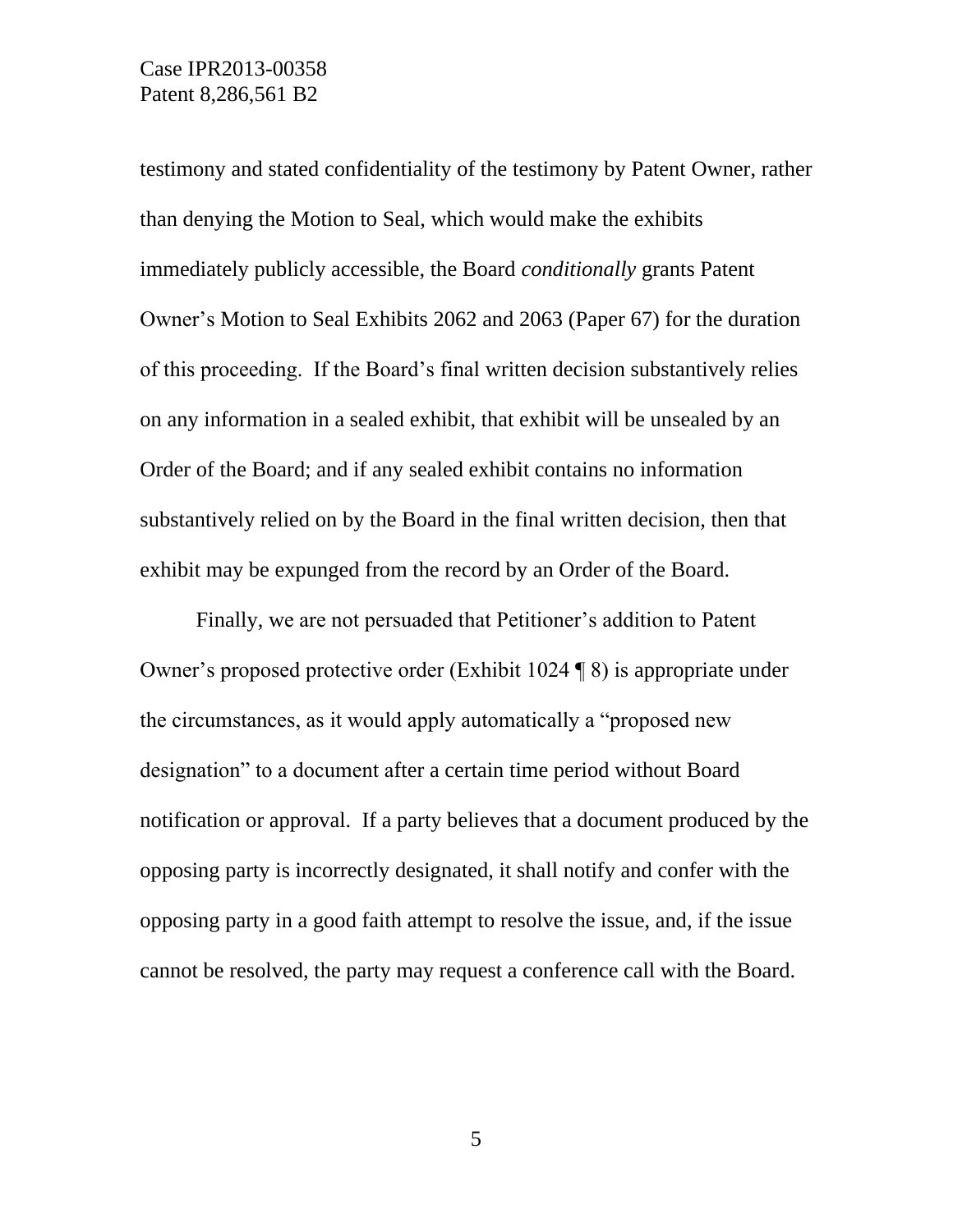#### **CONCLUSION**

For the foregoing reasons, Patent Owner's Motion to Seal (Paper 67) is *conditionally* granted. It is

ORDERED that Patent Owner's proposed protective order (Exhibit 2064) is entered and governs the treatment and filing of confidential information in this proceeding;

FURTHER ORDERED that the parties shall file a single copy of the proposed protective order filed as Exhibit 2064, signed by counsel for both parties, as a uniquely numbered exhibit, by May 19, 2014;

FURTHER ORDERED that with respect to Exhibits 2062 and 2063, Patent Owner's Motion to Seal (Paper 67) is *conditionally* granted and these exhibits will be kept under seal unless and until the Board refers to material in any of these exhibits in a final written decision; and

FURTHER ORDERED that the redacted versions of Exhibits 2062 and 2063, filed on April 22, 2014, are renumbered as Exhibits 2066 and 2067, respectively.

6